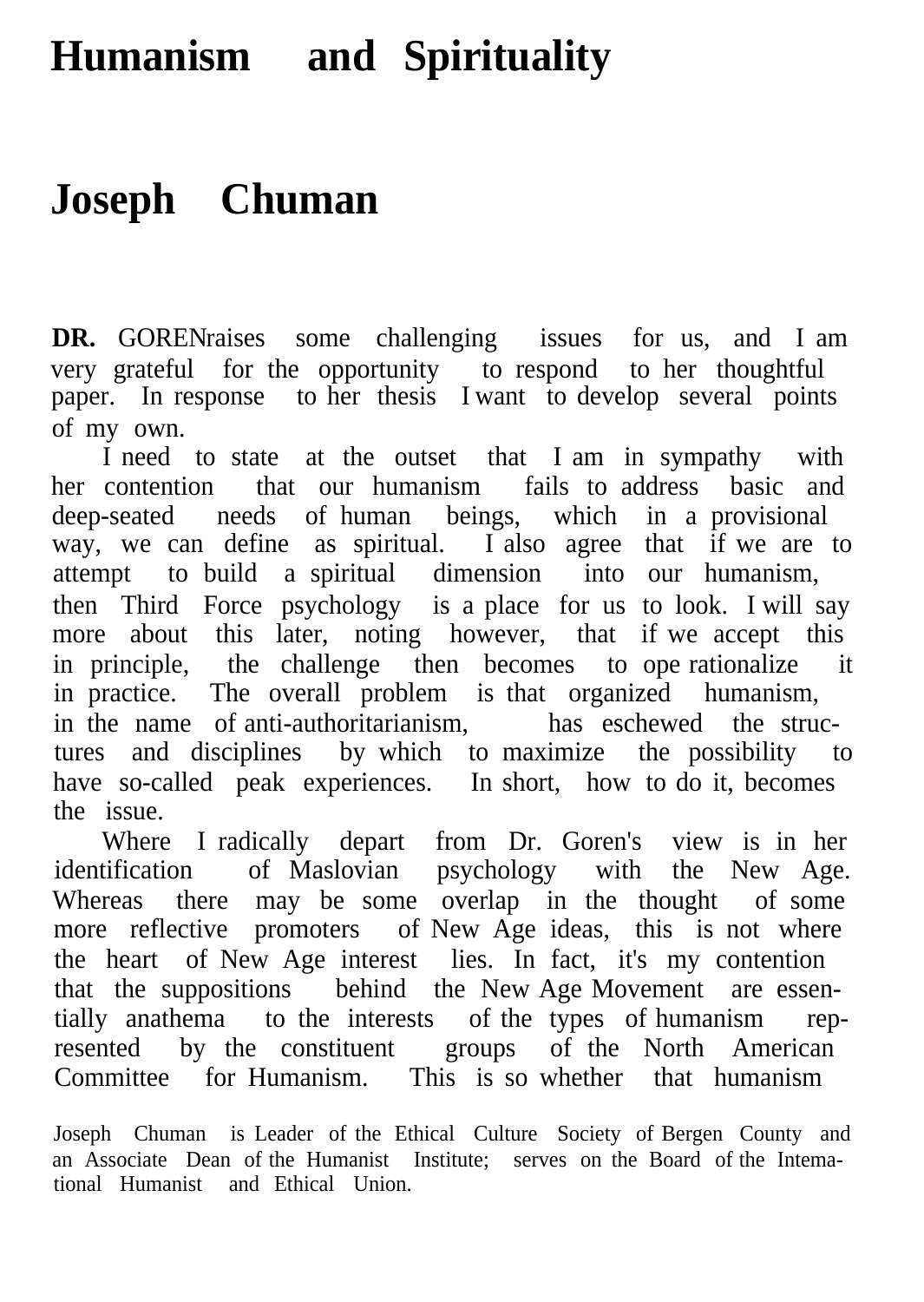be defined as secular or religious. In short the New Age Movement has little to offer us save to shed light on the social crises of our times which give rise to such a Movement, especially among those well educated segments of the population who should know better.

What I wish to do is four things. The first is to define and describe some of the presuppositions of New Age spirituality and which I believe are categorically impermissible as a basis for contemporary humanism. My approach here is essentically philosophical.

Next, I briefly want to present some of my thoughts on why I believe interest in New Age ideas has gained currency in our time. My concems here are essentially sociological.

Then I want to affirm the search for spirituality within a humanistic framework. As implied, my convictions are very similar to Dr. Goren's. Hence I approach a humanistic spirituality with psychology as well as aesthetics in mind.

I will close with some reflections on why I find the political consequence of New Age thinking disturbing and what we need to do to invigorate the political commitments which I believe humanism demands of us.

First I want to make clear where I stand and explicate some of my most deeply held values.

The variety of humanism I represent is Ethical Culture. As with humanism in general Ethical Culture underscores human responsibility in giving shape and meaning to our world and our destiny. But in addition to these broad commitments, Ethical Culture lays out for itself a specific emphasis. As a humanism, Ethical Culture's distinctive focus is on upholding the dignity of human beings. Borrowing from definitions which the German philosopher Kant elaborated, to proclaim that the human being possesses dignity, or worth, is to proclaim that he or she is, in effect, without a price contrary to the way in which we affix a price to a piece of fumiture or to any material object. We cannot barter or exchange a human being as we would a commodity.

For Kant, the dignity of human beings, their inviolability - their moral status as ends - is related to the free use oftheir reason. Unlike other created objects, animate and inanimate, human beings possess reason which can direct them to moral actions. even when their biologically driven impulses and incli" nations lead them elsewhere. Our pricelessness, for Kant, 'is<br>a function of our status as free beings. And our status as free a function of our status as free beings. And our status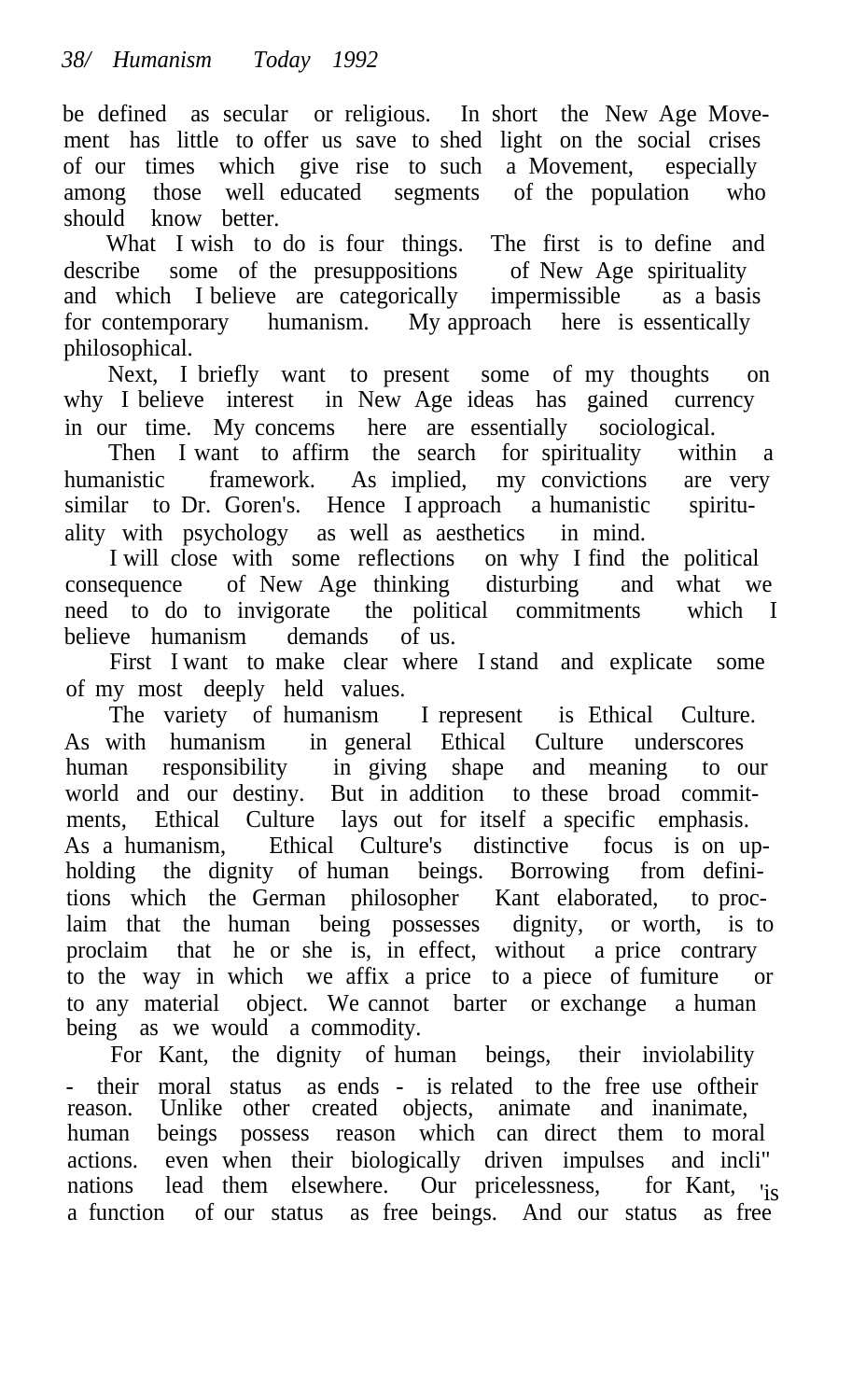beings is ultimately lodged in our capacity to use our reason.

But whether we accept Kant's elegant formulation or not, I think that most reflective people would affirm what common sense tells us, namely that our sense of dignity, our capacity to be dignified human beings, is directly related to the responsible use of our reason. In short, there is no dignity in professing what, to the best collective wisdom of the human race, is not so. Our sense of responsibility needs to lead us to the responsible use of our intellects. We would rightfully look with contempt or pity upon an adult who thought and professed his or her beliefs with the credulity and ignorance of a child, no matter how sweet or pure of heart that person might be. A telling hallmark of responsibility, of maturity, integrity and of dignity is the ripened ability to correct one's assumptions on the basis of experience, both one's own and *experiences which are not one's own.* The refusal or inability to do this is to commit the error of solipsism, or the belief that the outside world is exclusively an object of my own consciousness. It's an error which lies at the heart of what I think is most repugnant about New Age indulgences.

These values are of the utmost autobiographical and personal significance for me. If the religious life means anything at all, it must signify a personal effort to search out the truth and live within a framework of truthfulness. It needs to make striving for personal integrity both in action and in thought the foundation of the of the life worth living, to invoke the Socratic standard. What this means, therefore, is that we must be always willing to bring our critical faculties to bear in order to discem reality from illusion, and truth from falsehood. Can we ever be absolutely certain that we have arrived at the Truth? Probably not. And it is better that way. But it is the effort,the quest, the struggle, to build myself into truthfulness embodies the religious life. To profess, therefore, what our critical voice upon reflection tells us is not so, is to lapse from the religious project, and by the lights of Ethical Culture, to undermine the very dignity which is the wellspring of our the very dignity which is the wellspring of our humanity.

To be personal, I left my ancestral religion, not because I believed that orthodox judaism was evil, or because it lacked sociological value. Rather quite the contrary. There can be little doubt that traditional religion is the conveyor of essential moral insights and teaching. As Emile Durkheim and numerous soCiologists of religion have observed, religious belief is a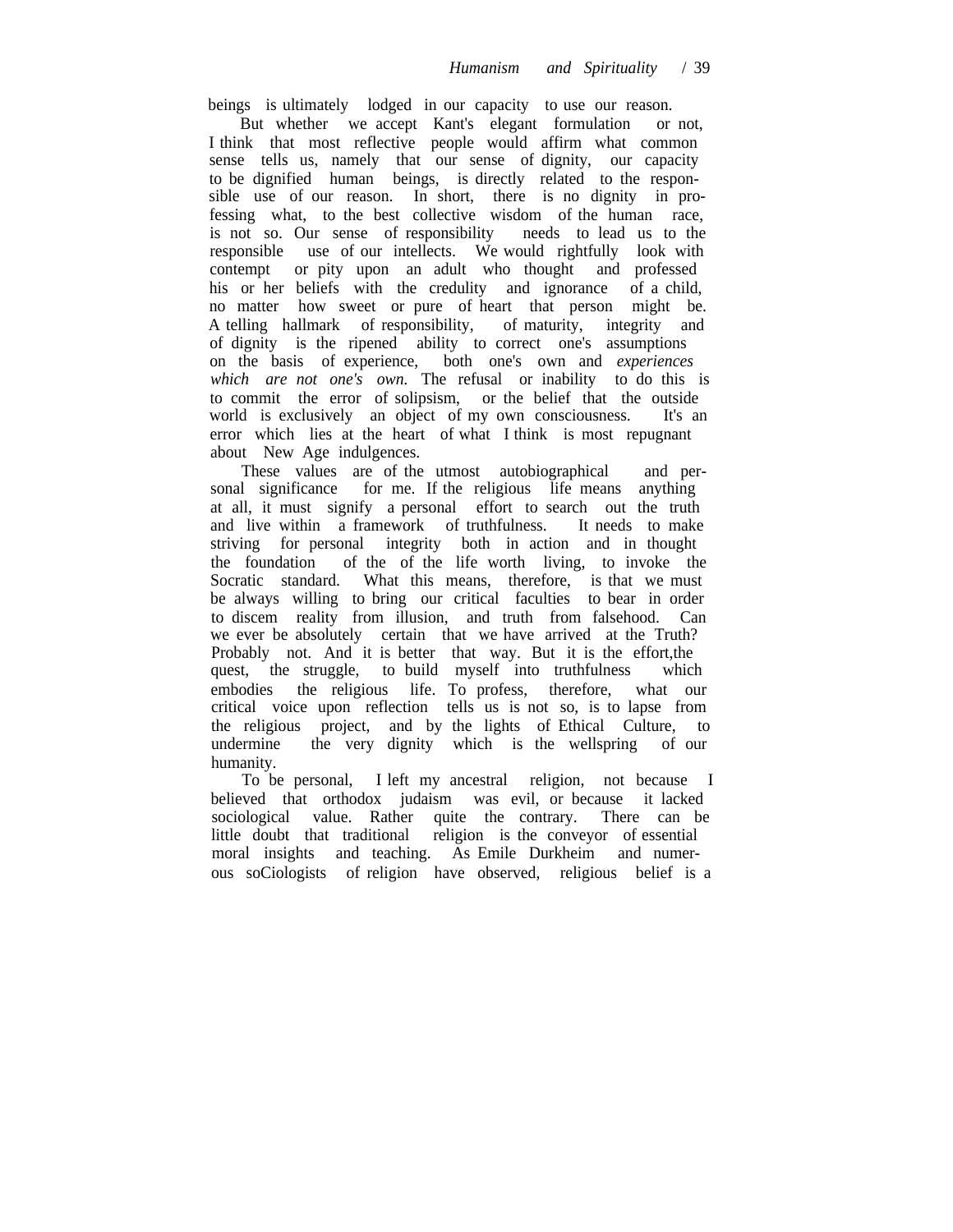focal point par excellence for the binding of people together into a community replete with the warmth of human solidarity and mutual support. My departure from orthodox Judaism was based, rather, on the fact that I gave my rabbinic teachers requisite respect by taking them seriously. When they declared the doctrine of "Ha Torah min hashamayim, " that is that the "law is from heaven," I drew the conclusion that they were simply making a mistake. Their notion and mine of how reality is put together stared at each other across an unbridgeable abyss. Either something miraculous happened at Sinai, or it didn't. and they made it clear then, as their successors do now, that one can't have it both ways. While they would not have stated it in such terms, my religious teachers were defenders of the so-called "correspondence theory of truth," which basically asserts that when we hold an idea true we do so because we believe that it corresponds to some object or event in the real world. If they had proclaimed the divine revelation on Sinai, but had qualified it with the assertion that what they were really describing is poetry, or metaphor, or myth. or a psychological perception tinged with the exuberance of a peak experience onto which we can impress the idea of divine presence, then I would still be there and not here. I am here and not there because I took them literally at that point, just as they wanted to be taken. For me not to do so would have been an arrogant act of disrespect and intellectual imperialism. In short, I take religious conviction and conscience seriously, even as I may dissent from the content of that conviction.

This confession of faith takes me to my starting point with regard to the question of spirituality and the New Age. If the concept of spirituality evokes resistance from humanists because of its identification with traditional religion, it is for initially very good reasons. Those reasons issue, not from matters of sensibility, but rather from matters relating to profound differences in our respective philosophical understandings of how reality is constituted.

Modern humanism is metaphysically committed to various forms of philosophical naturalism. Spirituality, in its traditional employments, reflects a philosophical dualism. What dualism asserts is that reality is constructed of two wholly different substances, one corporeal, the other incorporeal. one corporeal, the other incorporeal. These two substances can be denominated as matter and spirit; body and soul; earth and heaven and so forth, of which the former is temporal and the latter eternal. Dualism, of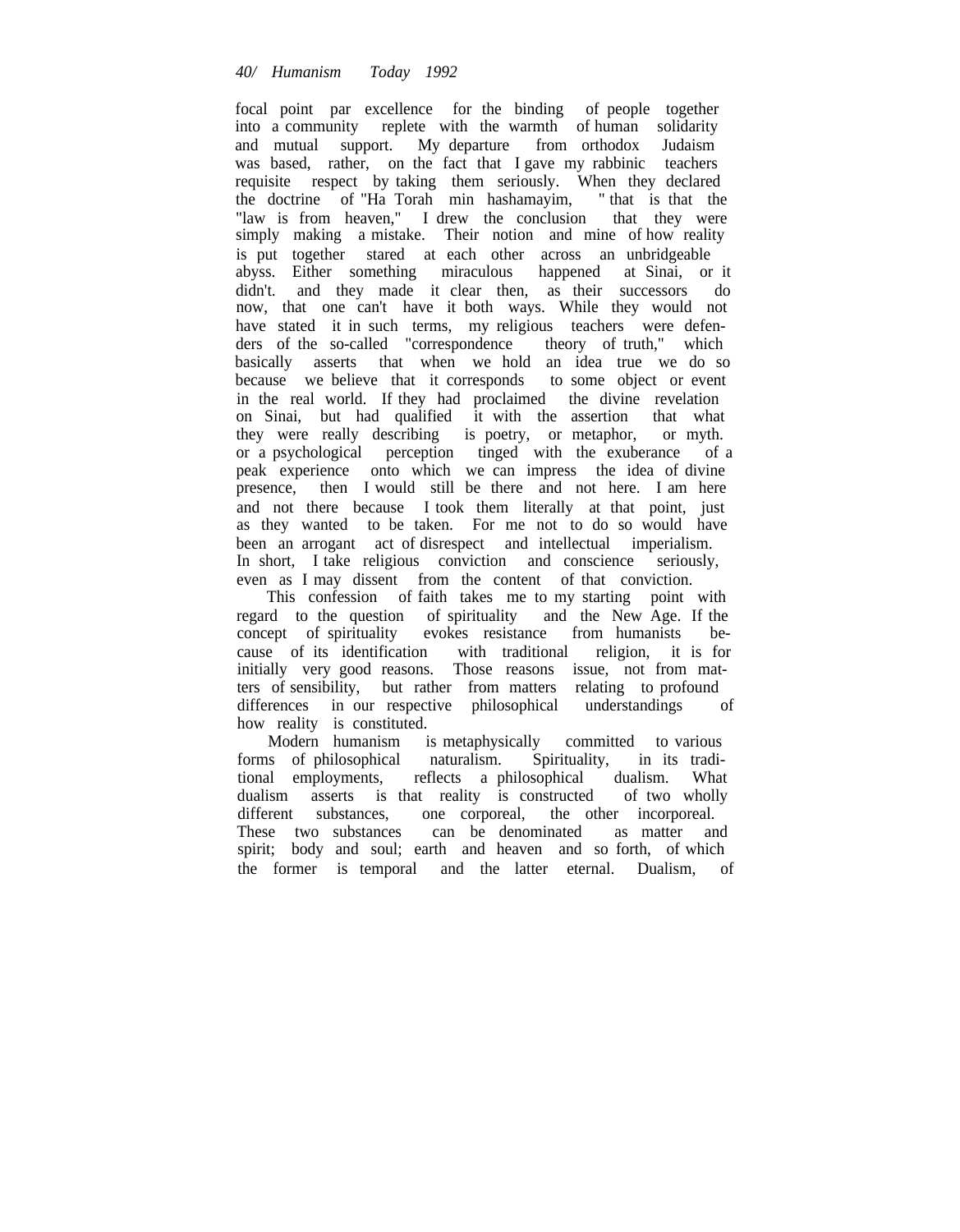course, provides the justification for the notion of the immortal soul inhabiting a temporal body, as well as the literal reality of disembodied spirits. Within the Christian context, particularly, matter and spirit stand within a moral hierarchy, so that the spirit is superior and pure, matter base and sinful. Note St. Augustine, who explicitly and with due credit based his theology on the philosophy of the religious neo-Platonists who divided reality into timeless essences, on the one hand, and the transient world of matter on the other:

... the death of the body, the separation of the soul from the body, is not good for anyone, as it is experienced by those who are, as we say, dying. This violent sundering of the two elements, which are conjoined and interwoven in a living being, is bound to be a harsh and unnatural experience as long as it lasts, until the departure of all feeling, which depended on this interconnection of soul and body.  $\frac{1}{1}$ 

My foundational problem with New Age spirituality is that it proclaims a metaphysical dualism with a sense of exuberance and gusto which would have caused St. Augustine to blush.

As I interpret it, the strength of Abraham Maslow's project was that he created a framework for heightened emotional experience explicitly out of a naturalistic framework. His project remained within a this-worldly, non-dualistic metaphysics, and to my knowledge never claimed or even suggested otherwise. Maslow was making assertions of perception, not of fact.

My reading of the New Age is that its basic philosophical premises are totally at variance with the metaphysical claims of naturalism or a naturalistically-based psychology. The socalled New Age is a loosely bound movement, which seems to revel in the dulling of critical faculties for the sake of satisfying a celebrative need for the imaginary, the fantastic, the occult, the esoteric, even the counterfactual.

When I go into New Age bookstores I see presented a broad range of topics including: past and future lives, astral planes, out of body travel, channeling, the power of pyramids and crystals, creative visualization, and all manner of esoterica as far-reaching as fantasy and imagination

1. St. Augustine, *The CltyofGod;* Penguin Books, London: 1984. p. 515.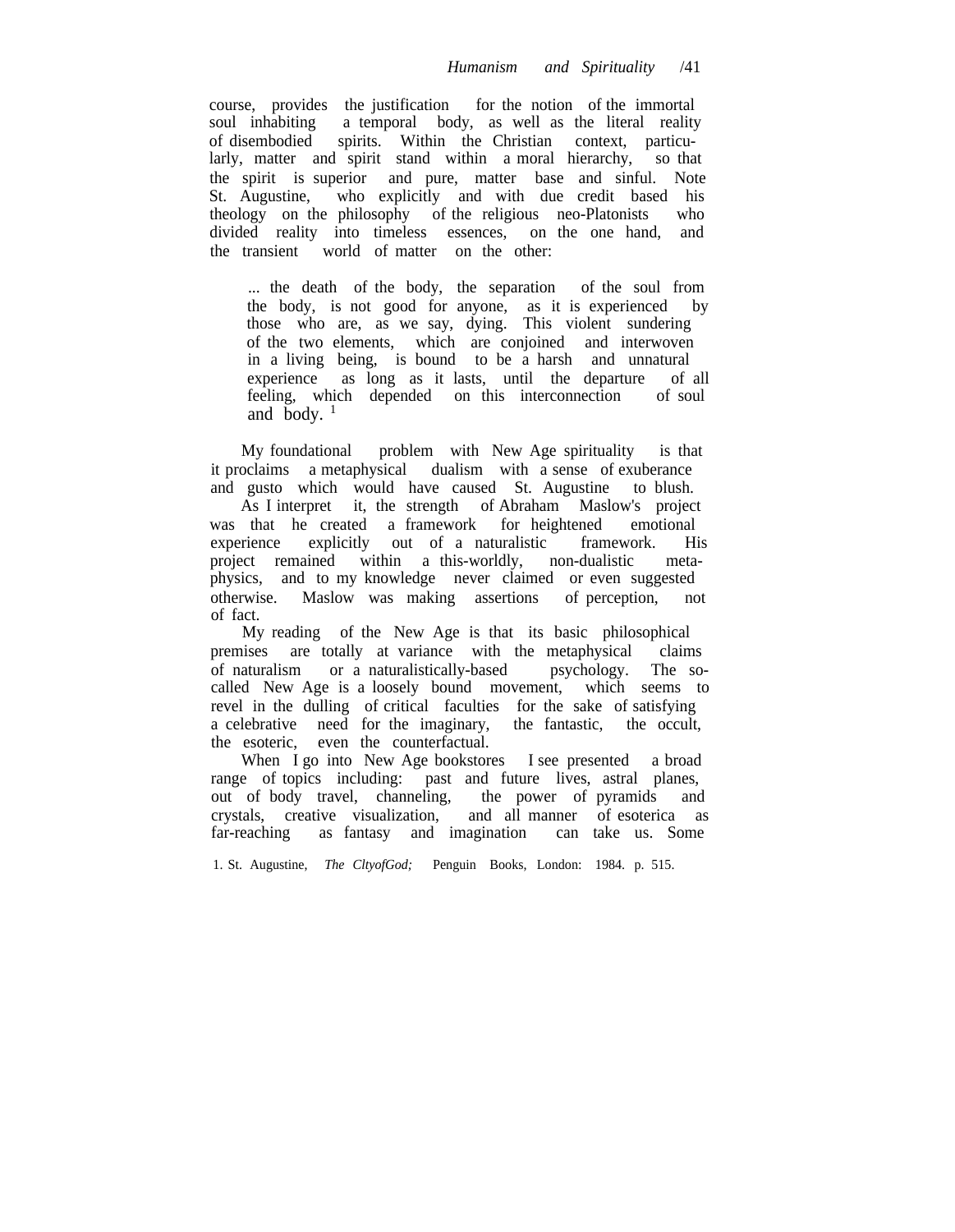## 42 / *Humanism Today 1992*

might also include within the New Age such old preoccupations as astrology, psychokinesis, flying saucers, etc., which seem rather stale compared to more trendy interests. Some veteran<br>activities such as reincamation and mediumship are nicely activities such as reincamation and mediumship are nicely reconstructed to support more current interests. From my reading of the texts, it seems that the New Age is preoccupied with making claims for energy fields and forces, which can find no other empirical validation except in the imaginations of those making claims for them. Taking New Age thinking at its word, it seems to be unified by two underlying philosophical assumptions, both of which I have staked my life on rejecting:

The first is that we can turn off our critical faculties and let loose our consciousness to create facts unchecked against a real world if it makes us feel good to do so. It's the indulgence of the romantic impulse gone amuck. And second, and more to the point, when the New Age talks about spirituality, it denotes a literal belief in real, disembodied spirits, Its devotees mean it not as metaphor. and not as a verbal and symbolic description of a heightened emotional or psychological experience. They mean it as fact. In the tradition of Plato and Augustine, reality is dualistically divided into the astral, I.e. spiritual, and physical planes.

The reality of an extramundane realm is a dogma of the New Age, which like all dogmas, is protected and justified by viciously circular arguments: the capacity to be certain about astral planes and spiritial beings is a function of consciousness. Those who are part of the spiritual awakening are those whose doors of perception have been sufficiently cleansed to enable them to commune with the spiritual realm. Those who don't believe in its reality or who maintain a skeptical approach are simply lacking in a sufficiently cleansed consciousness to know where reality is really at. In other words, ghosts only appear to those who are ready to welcome them. If we are convinced by this type of specious and self-serving reasoning, then, of course, we can embrace any belief at all as real and true, no matter how preposterous. infantile or absurd. It is simply immune from attack. If one believes in disembodied spirits, then there is no reason why one should refrain from describing in minute detail their individual idiosyncrasies, their personalities, preferences and moods. Indeed, volumes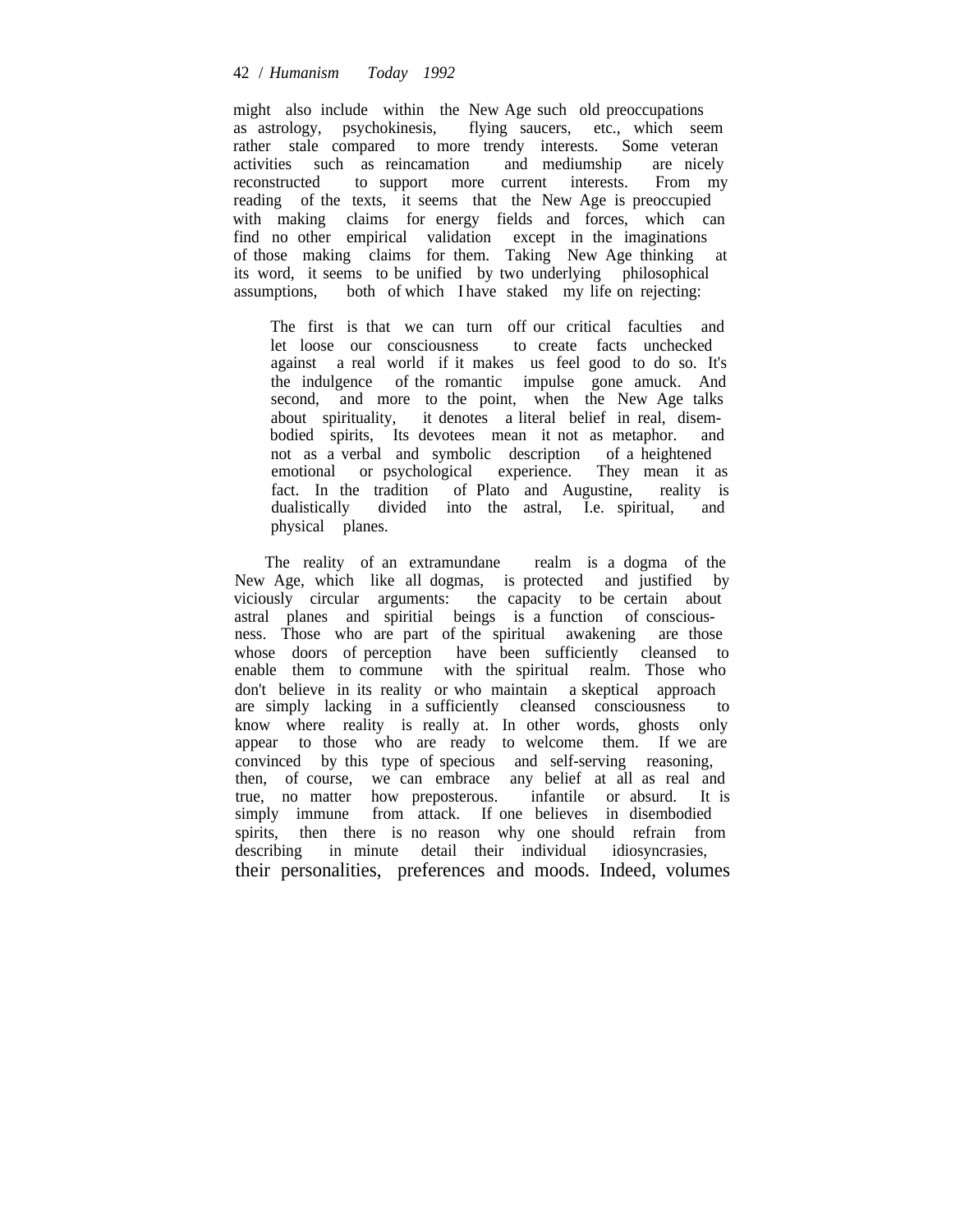of New Age literature seem to be deeply preoccupied with such concems.

Let me go right to the source, and read to you from a book entitled *The Emerging New Age,* written by a Dr. J. L. Simmons, a visiting professor of sociology at the University of Missouri, St. Louis and a social psychologist. The passage I read from is entitled "A New Age Manifesto."

Every human being has a spiritual essence which, no matter how buried at the moment, is the living force, the "I" within each individual. Consciousness is not some by-product of biological processes: instead, biological of biological processes; forms are ultimately manifestations of consciousness. The body doesn't "have a soul;" rather, the soul temporarily has a body.

All paranormal experiences and psychic abilities stem directly from the nature of the spirit or the soul. We call these events "supematural," but, in fact, they are some of the most natural things that spirits do. Focused on the spiritual plane as we are when these events occur we tend to ignore them, or explain them away as coincidence and imagination. Also, until very recently we greatlyunderestimated how widespread such experiences were, because people were hesitant to talk about them publicly. This is changing.

... the evidence points to the spiritual realms being more basic and less illusory than the physical plane. Many believe the physical plane will exist long after we are gone, when, in truth, we will exist long after the physical universe is gone.

These premises add up to a sort of manifesto of the spiritual awakening movement. This might all seem like cold comfort to someone languishing in a Central American prison, or a woman on her own, trying to raise two children on a subsistence salary. It might also seem irrelevant to a young, upwardly mobile professional who is on a good roll in his or her career and relationships. But perhaps such situations only demonstrate how stuck and off course we can get. The bottomline assertion of the New Age is that things don't have to be the way they are.2

2. Simmons,J.L. *The EmerglngNewAge;* Bear and Co., Santa Fe: 1990pp. 15'16,18.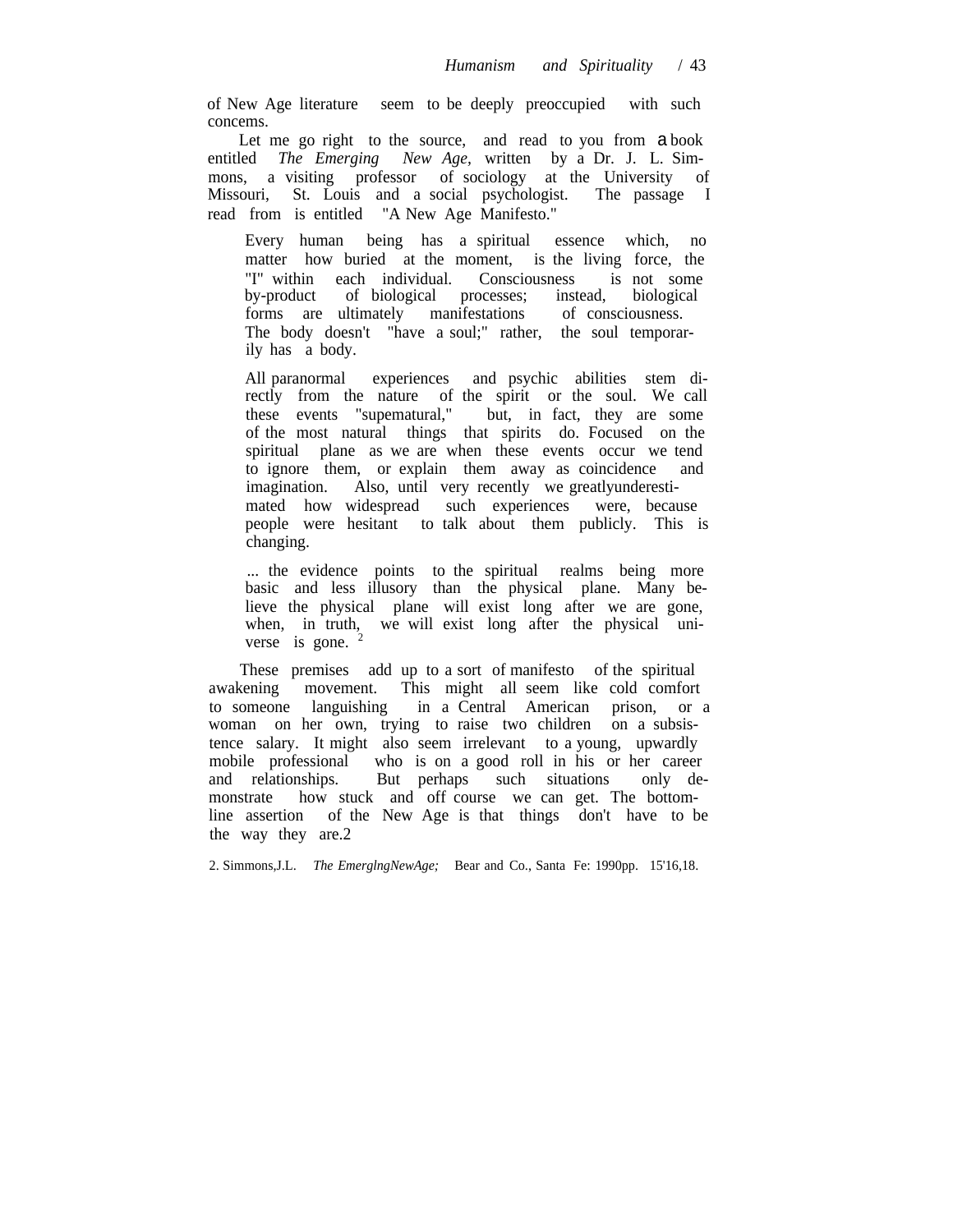The conclusion, which follows from the earlier premises, illustrates the moral abominations intrinsic to this type of spiritualist enthusiasm.

Of course the more sophisticated argument which New Agers can throw back at their stodgy and skeptical critics is not only that we are kill-joys, but in our embrace of critical thought and the scientific world-view, we, too, are harboring illusions. This argument, which again is predicated on a type of solipsism, has been answered many times by Freud, Karl Popper among others. The response is simply that the scientific method, which rests upon evidence, is open to alteration and evolution when it comes up against frustrating counter evidence. It can absorb new knowledge as intrinsic to its very procedures. Dogmatically held views of the New Age cannot, because what counts as evidence is not impartially and objectifiably knowable outside of the subjectivized consciousness of individuals.

My conclusion here is that we cannot as humanists hold fast to our sense of dignity, which in the modem world partakes of the critical use of our reasoning faculties and welcome the New Age, which is founded upon an utterly unsubstantiatable metaphysics and a disreputable epistemology. and a disreputable epistemology.

But the question remains: Why do so many people seemingly embrace such preposterous notions? Here I will be briefer.

The answer is two-fold. The first has to do with the way in which the human mind is constituted and disposed. The second relates to the justifiable anxieties that people feel when they are part of a culture in decline, which, from a sociological vantage point, is falling apart at the seams. Human beings, in addition to possessing a capacity for reason are symbolcreating, mythopoeic creatures who have a deep need to make meaning of their lives through interpreting their experiences as components of narratives. It is this disposition of the human psyche which is the wellspring of creativity, causes us to resonate with the arts, and is ultimately a basis for the creation of culture. Reason is analytical and critical, but it is this symbolic aspect of mind which rounds out our experiences and gives our understanding of reality a sense of completion and flawlessness.

Our grasp of the world based on sensate experience inevitably contains gaps. And it is the employment of the symbol creating, imaginative faculties to fill in those gaps. Moreover,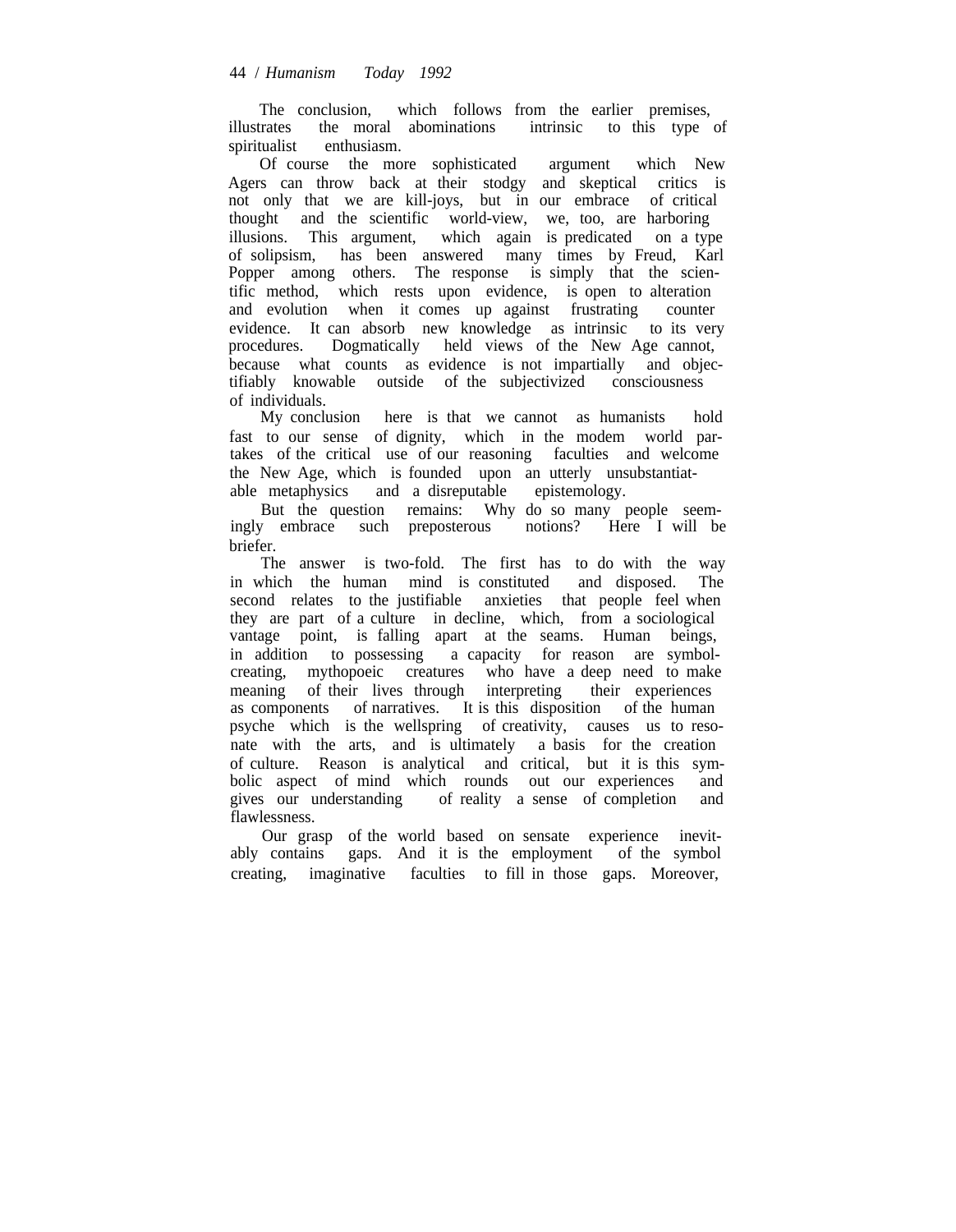our ability to manipulate symbols and project our imagination is often far more intrinsically interesting and captivating than the pursuit of reality unadomed by these projective capacities. Reality can be boring, and so we use our imaginations to create interest and liven things up. This very natural and benign impulse is, again, a basis for art, music, theatre, story-telling, myth and a propensity for exaggeration. It is also a source of religion. Indulgence of our imaginative and symbolic functions is one of the sheer joys of being alive. The problems with the New Age are that it glibly and irresponsibly confuses imagination with fact to an extraordinary degree.

The epistemological excesses of New Age thinking should not lead us to overlook its functional side, as is the case with any system of religious belief. Ideas, no matter how counterfactual, can function in salutary ways. If I am down and out, and lost to drugs and crime, belief in Jesus's love for me may indeed have saving power. By the same token, belief in the efficacy of Rantha's message on how to repair my love life can have a definite functional utility. And like all religions, in their social aspect, commitment to New Age ideas can bind initiates together into a community of shared belief.

This leads to the second reason behind the appeal of the New Age. Here my understanding follows a sociology of knowledge approach. This implies that if we wish to understand broadly based intellectual trends, then we need look at the social structures which give rise to them. There is a complex dialectical relationship between ideas and societal forms. In briefest terms, coherent, solid societies give rise to ideologies which reflect that coherence. Yet our contemporary social fabric is in considerable disarray.

Tragically, we are witnessing the dissolution of families, of neighborhoods and a national polity unified under a vision of a more bountiful future. Moreover, science, rather than being looked to as beneficent genie, is seen as a false prophet of hope. Traditional ideologies of progress and liberalism have died. For many people, especially the middle class, the ideological bottom has fallen out; the fruits of a secular society seem barren and unfulfilling. America's social problems confront us as chronic and stubbornly resistant to meaningful improvement. The result is a deep rooted and broadly felt anxiety. Indulgence in New Age spirituality responds to those socially driven anxieties. It is a function of and a compensation for despair.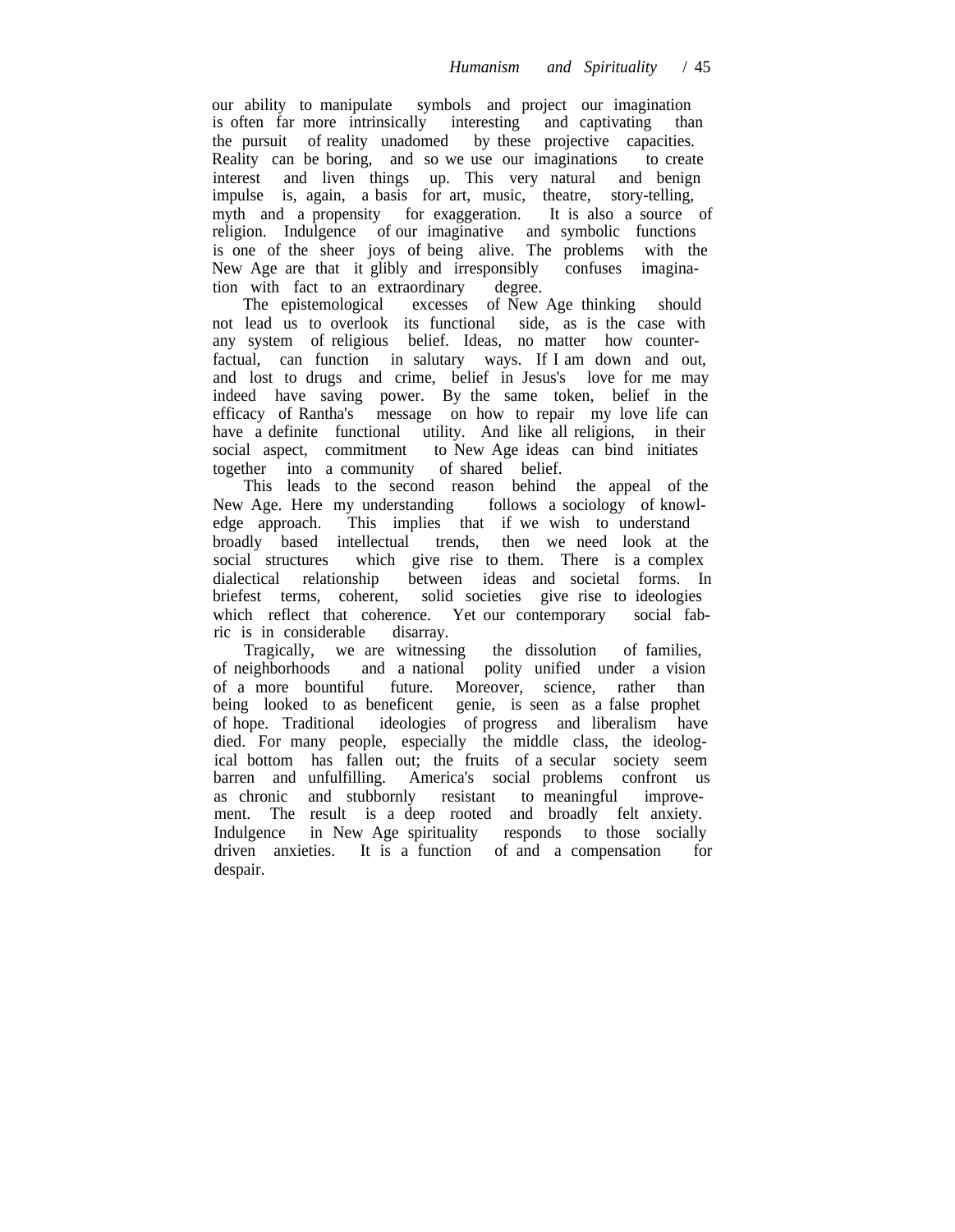Marx penned a beautiful phrase when describing the social origins of religion. He noted that "Religion is the sigh of the afflicted creature, the soul of a heartless world, as it is also the spirit of spiritless conditions."3 The same observation, I contend, is apt for the phenomenon of the New Age. While Marx's class analysis doesn't precisely apply because the devotees of the New Age are overwhelmingly middle class, the broad linkage between alienating social conditions and desperate and anxiety-generated beliefs. which substitute a wishful world for the real one, I believe, are extremely germane. Marx's observation that "The demand to abandon... illusions... is the demand to give up a condition which requires illusions..3 applies to the New Age, as to few other mass phenomena of modem life. I should also mention that one of those conditions is an impoverished educational system which has lapsed its mandate to teach critical thinking.

But what are we to do, as humanists, in order to appropriate a spirituality of our own? As I suggested at the beginning I endorse Dr. Goren's program. We need to cultivate opportunities in our private lives. in groups. and within humanist communities for deepening our holistic appreciation of things. our sense of embodied emotions and our feelings of connection with other human beings and all of nature. I have long referred to myself as a religious and not a secular humanist, because for me religion partakes of a deeply felt connection with the broader tapestry of reality as well as a non-redwctionist appreciation of the inorganic. organic worlds and human beings. especially.

This last point is relevant, if not crucial to a religious understanding of nature, and when applied to persons, of ethics. I can relate to the extemal world from either of two perspectives. I can approach it in an analytic and instrumental way in which my purposes are to employ the objects of the extemal world in the service of fulfilling my interests. Or, I can view the world, and the people in it, to be appreciated on their own terms, not to be appropriated or used, but in the fulness of their own beings. The former position, which I equate with an unembellished secularism, gives rise to reductionism. The latter, suggests a holistic view, and is a basis of religious experience appropriate to humanism and naturalism.

<sup>3.</sup> Marx. *Karl* On *Rellglon;* Padover. Saul. ed. and trans.; McGraw,Hill Book Co., New York,; 1974. pp. 35,36.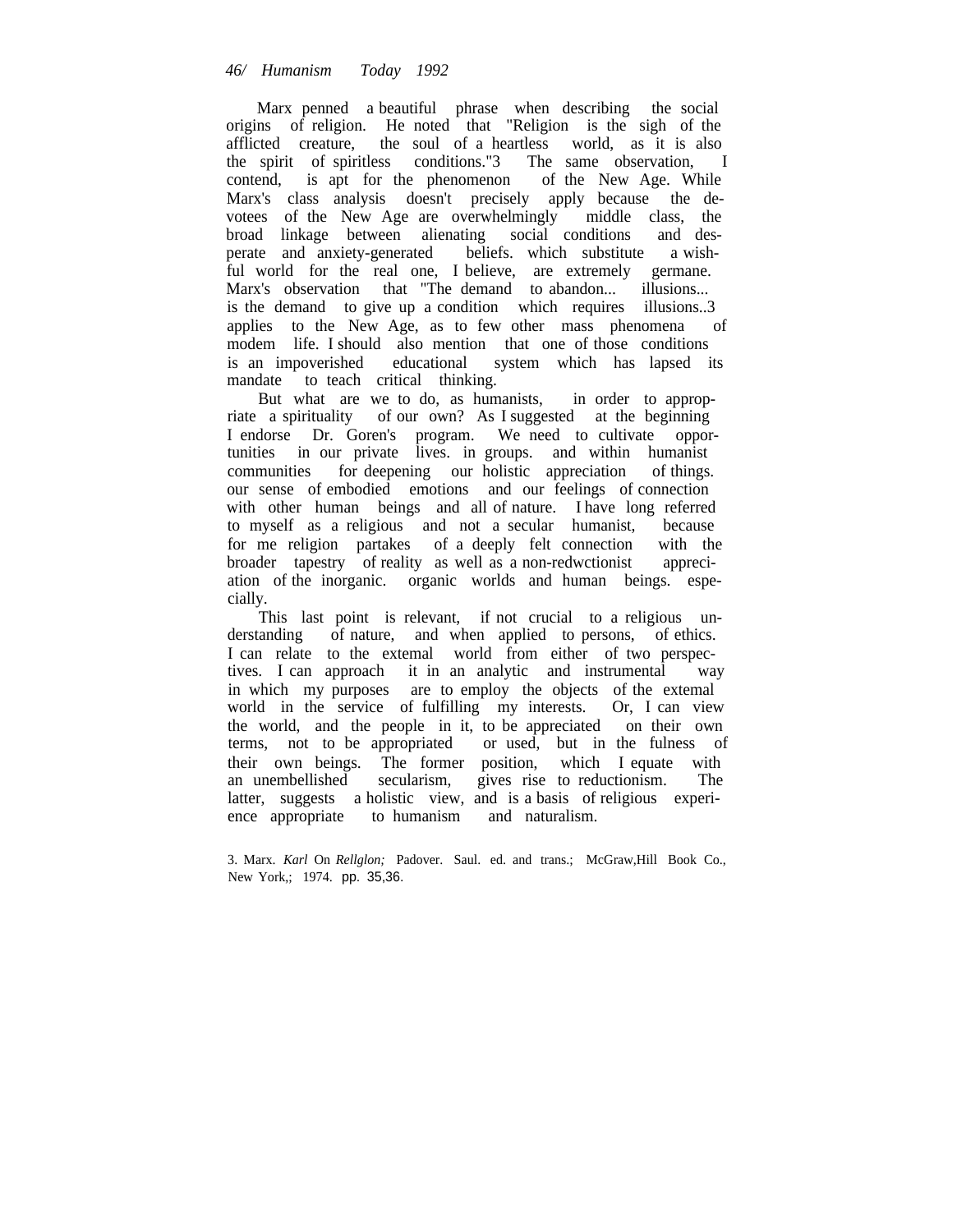Can the religious or "spiritual" view we present compete with the phantasmagoria which comprises much of the appeal of the New Age? One of the reasons we are looking at the New Age is because its program seems to be attracting adherents in ways in which we are not.

Here, I need to inject an element of realism into our hopes. We ought not to see ourselves in a competitive light. People affirm different world-views, including religious and superstitious ones, not only because of education, but also because of temperament. Some people, for reasons hidden in the deepest recesses of their psyches, give free rein to the imaginative and the fantastic, even when it means transgressing the boundaries of evidence and reason. They do this with few pangs of conscience. I, and perhaps most of you on the other hand, are the types of intellectual rigorists who feel that something virtually sacred is violated if we do not observe those boundaries.

The very nature of humanism is committed to honoring<br>dictates of rational consciousness. A mode of criticism the dictates of rational consciousness. must be an important part of what we are and what we do, or else we violate our basic mandate. At some point that mode of critical reflection must run interference with the part of us which yeams for wholeness and which the symbolic and imaginative faculties push ahead. If I am right, then I don't think that we will ever have the same kind of broad appeal which conventional religions and the New Age possess. Our very critical character partially undercuts that effort.

But let us remember that our society is a vast one with innumerable sub-groups and sub-cultures. Our appeal must be to those very many, I don't know how many, who, I suspect, are temperamentally put together as we are, but whom we have not yet reached. This should be our audience and we can do a much better job in appealing to them.

What should be our appeal?

Let me end by saying that the New Age phenomenon gives us a clue. It is the mirror image of those crises which most ail our society, and it is in the dedication to redress those issues that we need to commit ourselves, remembering again that many may not follow.

The most disturbing aspect of the New Age, I believe, is vested in the fact that it is politically diversionary. We live in a society which is bleeding from a thousand wounds. It is a society which is viciously and dangerously divided along the